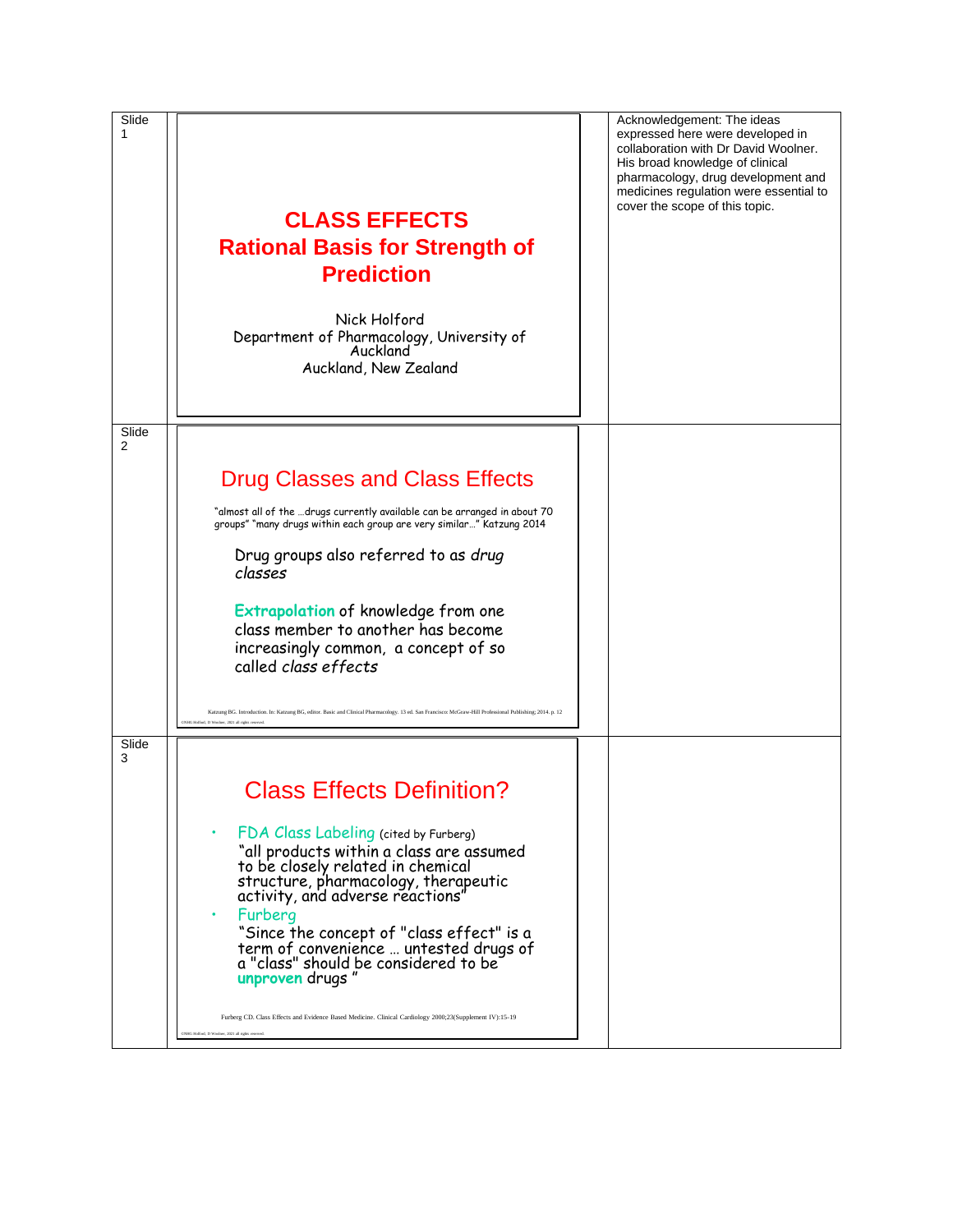| Slide      |                                                                                                                                                                                   |  | Drug classes used to compare                                                                                                                                                                                                                                                           |
|------------|-----------------------------------------------------------------------------------------------------------------------------------------------------------------------------------|--|----------------------------------------------------------------------------------------------------------------------------------------------------------------------------------------------------------------------------------------------------------------------------------------|
| 4          | <b>Drug Sub-Classes</b>                                                                                                                                                           |  | outcome effectiveness based on<br>chemical sub-class.<br>Suchard MA, Schuemie MJ, Krumholz<br>HM, You SC, Chen R, Pratt N, et al.<br>Comprehensive comparative<br>effectiveness and safety of first-line<br>antihypertensive drug classes: a<br>systematic, multinational, large-scale |
|            | A Science Based Hierarchy                                                                                                                                                         |  |                                                                                                                                                                                                                                                                                        |
|            | Chemical<br>- According to shared chemical structure; for example, sulphonylureas<br>or phenothiazines                                                                            |  |                                                                                                                                                                                                                                                                                        |
|            | Mechanism<br>- According to a shared mechanism of action; for example, beta<br>adrenoceptor blockers or ACE inhibitors<br>Genotype                                                |  | analysis. The Lancet.<br>2019;394(10211):1816-26.                                                                                                                                                                                                                                      |
|            | - According to a shared genotype; for example, HLAB association with<br>severe skin reactions (*1501 carbamazepine, *1502 phenytoin, *5801<br>allopurinol)<br>Biomarker           |  |                                                                                                                                                                                                                                                                                        |
|            | - According to a shared action on a common biomarker; for example,<br>hypolipidaemics, or hypoglycaemic agents.                                                                   |  |                                                                                                                                                                                                                                                                                        |
|            | Outcome<br>- According to the production of a shared clinical outcome; for example, reduction of mortality from ischaemic heart disease<br>NHG Holford, D Woolner, 2021 all right |  |                                                                                                                                                                                                                                                                                        |
| Slide<br>5 |                                                                                                                                                                                   |  |                                                                                                                                                                                                                                                                                        |
|            | <b>Class Effects and Sub-Classes</b>                                                                                                                                              |  |                                                                                                                                                                                                                                                                                        |
|            | • Class Effects are observed 'within a sub-class' and<br>used for prediction of 'out of sub-class' effects                                                                        |  |                                                                                                                                                                                                                                                                                        |
|            | 'Out of sub-class' effects are an expression of an<br>expectation rather than a statement of what is<br>known                                                                     |  |                                                                                                                                                                                                                                                                                        |
|            | 'Out of sub-class' extrapolations are the cause of<br>class effect controversy                                                                                                    |  |                                                                                                                                                                                                                                                                                        |
|            | ONHG Holford, D Woolner, 2021 all rights resu                                                                                                                                     |  |                                                                                                                                                                                                                                                                                        |
| Slide<br>6 |                                                                                                                                                                                   |  |                                                                                                                                                                                                                                                                                        |
|            | <b>Learners and Confirmers</b>                                                                                                                                                    |  |                                                                                                                                                                                                                                                                                        |
|            | • Learners don't know the answers but<br>want to find them out (clinical<br>pharmacology)<br>- Class effects are useful                                                           |  |                                                                                                                                                                                                                                                                                        |
|            | • Confirmers want proof and dismiss<br>partial answers (evidence based<br>medicine)<br>- Class effects are not useful                                                             |  |                                                                                                                                                                                                                                                                                        |
|            | Sheiner LB. Learning versus confirming in clinical drug development. Clinical Pharmacology & Therapeutics 1997;61(3):275-91                                                       |  |                                                                                                                                                                                                                                                                                        |
|            | NHG Holford, D Woodner, 2021 all rights                                                                                                                                           |  |                                                                                                                                                                                                                                                                                        |
|            |                                                                                                                                                                                   |  |                                                                                                                                                                                                                                                                                        |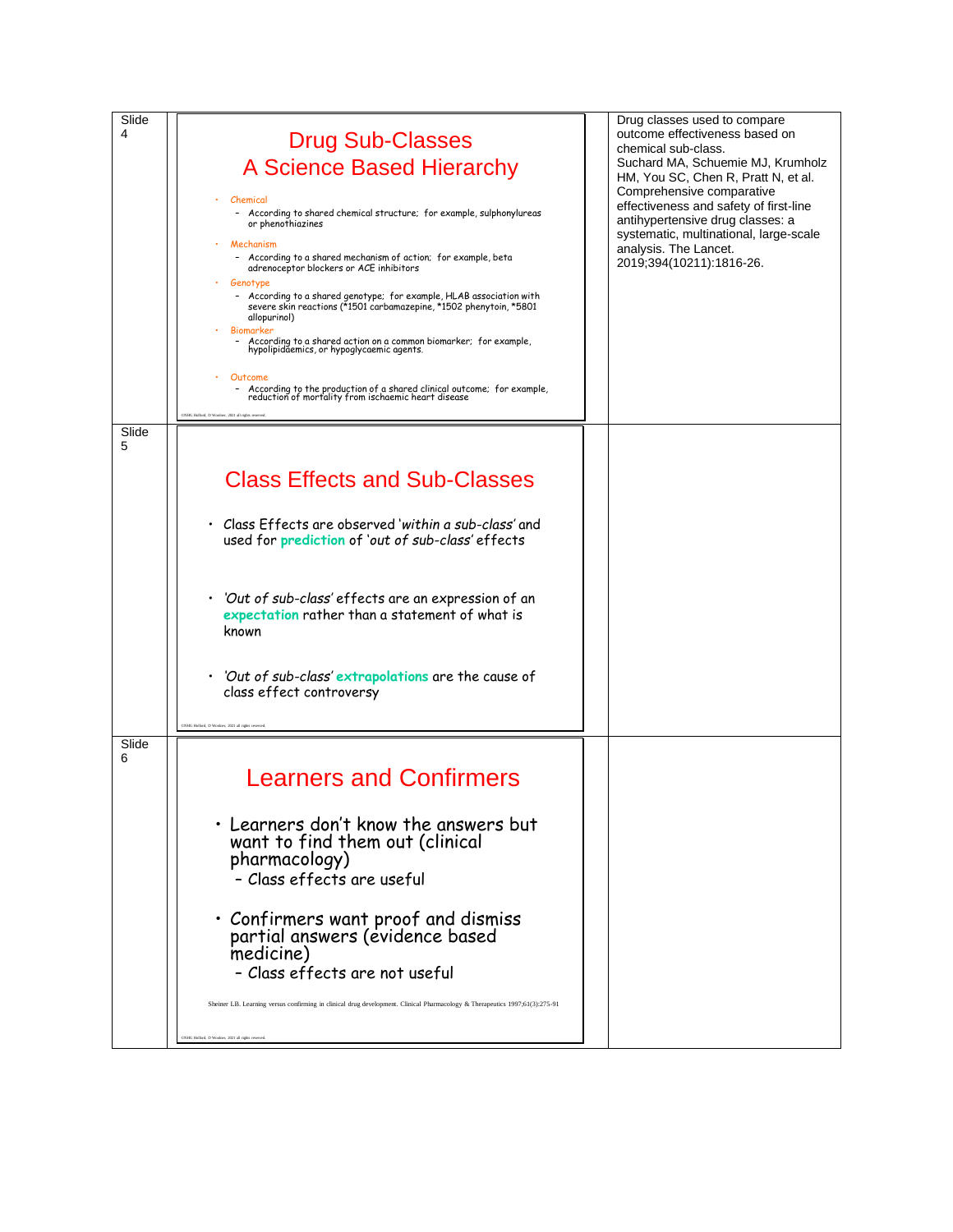| Slide |                                                                                                                                                      |  |
|-------|------------------------------------------------------------------------------------------------------------------------------------------------------|--|
| 7     |                                                                                                                                                      |  |
|       | <b>Class Effect Perspective I</b>                                                                                                                    |  |
|       |                                                                                                                                                      |  |
|       | Basic Drug Discovery<br>- Chemical sub-classes support a basic tenet of medicinal chemistry that                                                     |  |
|       | shared action is based on some measure of shared structure                                                                                           |  |
|       | Pharmacological                                                                                                                                      |  |
|       | Pharmacologists tend to be more concerned with mechanism sub-classes,<br>for example HMG-CoA-reductase inhibition, as this focuses on                |  |
|       | explanation and quantification of activity and helps lead towards                                                                                    |  |
|       | treatment models and rational approaches to therapeutic decision<br>making                                                                           |  |
|       | Regulatory                                                                                                                                           |  |
|       | - Regulatory agencies utilize the concepts of biomarker and outcome sub-                                                                             |  |
|       | classes. Drugs are registered whenever possible based upon proven                                                                                    |  |
|       | clinical outcomes - that is, membership of a particular outcome sub-<br>class. If such outcome data is unavailable drugs may be registered on        |  |
|       | the basis of biomarkers used as "surrogate endpoints".                                                                                               |  |
|       | Medical<br>- Doctors and patients may be more attracted to classification into                                                                       |  |
|       | outcome sub-classes, for example medicines that help reduce                                                                                          |  |
|       | cardiovascular events in diabetes, as these focus on different<br>treatment options and are clearly of more relevance to the end user                |  |
|       | than mechanism or biomarker considerations<br><b>ONRO Bulfael D Wi</b>                                                                               |  |
| Slide |                                                                                                                                                      |  |
| 8     |                                                                                                                                                      |  |
|       | <b>Class Effect Perspective II</b>                                                                                                                   |  |
|       |                                                                                                                                                      |  |
|       | Drug Funder                                                                                                                                          |  |
|       | - Drug funding organisations use ad hoc concepts of class effects, along<br>with various other arguments, financial and political, depending on the  |  |
|       | particular approach used for benchmarking or controlling prices e.g.                                                                                 |  |
|       | reference pricing and drug interchangeability                                                                                                        |  |
|       | Pharmaceutical Company                                                                                                                               |  |
|       | Companies that have outcome data will claim that drugs belonging to the                                                                              |  |
|       | same mechanism sub-class, or the same biomarker sub-class do not have<br>the same clinical outcome.                                                  |  |
|       | But if they have other drugs without outcome data that share a common<br>mechanism of action and/or a common biomarker they will promote             |  |
|       | outcomes.                                                                                                                                            |  |
|       | Educational                                                                                                                                          |  |
|       | - In some regards the student of pharmacology has the least contentious                                                                              |  |
|       | perspective on class effect concepts. They may be utilised fully in so<br>far as they aid learning, but may be discarded at will if they cease to be |  |
|       | useful.                                                                                                                                              |  |
|       | - From this perspective there is no underlying bureaucratic or belief<br>dimension to the class effect concept.                                      |  |
|       |                                                                                                                                                      |  |
| Slide |                                                                                                                                                      |  |
| 9     |                                                                                                                                                      |  |
|       | <b>Class Effect Strength I</b>                                                                                                                       |  |
|       |                                                                                                                                                      |  |
|       | <b>More Sub-Classes the Better</b>                                                                                                                   |  |
|       |                                                                                                                                                      |  |
|       | $\cdot$ Class Effect strength increases with more                                                                                                    |  |
|       | shared sub-classes                                                                                                                                   |  |
|       | - e.g. thiazide is a diuretic and lowers blood                                                                                                       |  |
|       | pressure would share 3 sub-classes (chemical,                                                                                                        |  |
|       | mechanism, biomarker)                                                                                                                                |  |
|       |                                                                                                                                                      |  |
|       | • Outcome Sub-Class alone makes no useful                                                                                                            |  |
|       | predictions                                                                                                                                          |  |
|       | - e.g. propranolol and aspirin reduce IHD                                                                                                            |  |
|       | morbidity (outcome sub-class effect) but do                                                                                                          |  |
|       | not share outcome benefit in CHF                                                                                                                     |  |
|       |                                                                                                                                                      |  |
|       | NHG Holford, D Woolner, 2021 all rights reser-                                                                                                       |  |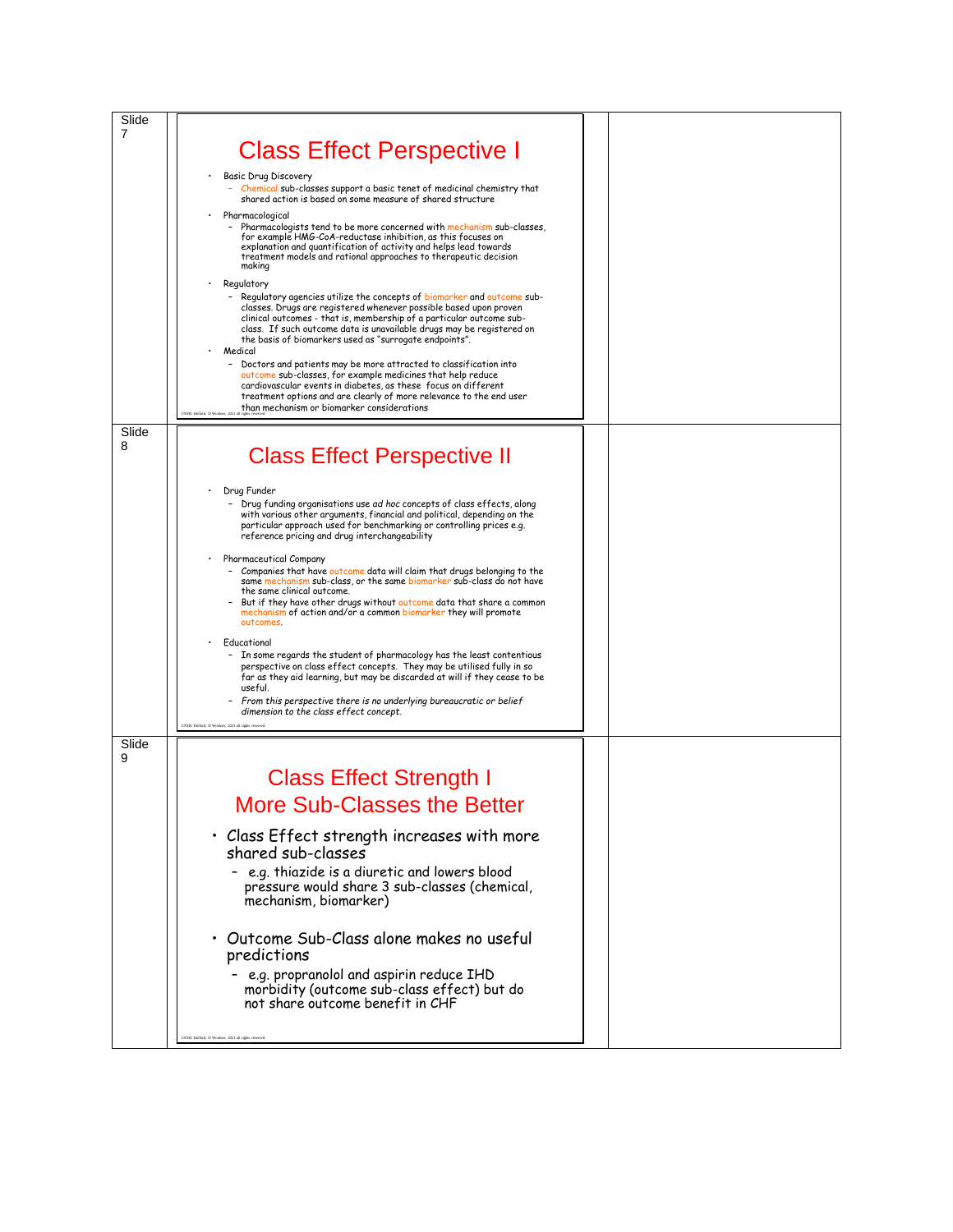| Slide       |                                                                                                                                                                               |  |
|-------------|-------------------------------------------------------------------------------------------------------------------------------------------------------------------------------|--|
| 10          | <b>Class Effect Strength II</b>                                                                                                                                               |  |
|             | <b>Exposure-Response Relationship</b>                                                                                                                                         |  |
|             |                                                                                                                                                                               |  |
|             | Within classes, only those drugs that exhibit                                                                                                                                 |  |
|             | comparable efficacy (Emax) and comparable time                                                                                                                                |  |
|             | course of action can reasonably be expected to<br>share similar class effects.                                                                                                |  |
|             | - A statin that produces a maximal fall in cholesterol of, say,                                                                                                               |  |
|             | 20%, should not be expected to share a similar outcome class<br>effect with a statin that produces a fall of 50%, without direct                                              |  |
|             | proof to the outcome effect [fluvastatin vs simvastatin]<br>A benzodiazepine with a rapid onset of effect should not be                                                       |  |
|             | expected to have a similar outcome as one with slower onset of<br>action [diazepam vs midazolam]                                                                              |  |
|             |                                                                                                                                                                               |  |
|             |                                                                                                                                                                               |  |
|             | FDA. Guidance for Industry. Exposure-response relationships - Study design, data analysis, and<br>regulatory applications http://www.fda.gov/cder/guidance/5341fnl.htm. 2003. |  |
|             | ONHG Holford, D Woolner, 2021 all e                                                                                                                                           |  |
| Slide<br>11 |                                                                                                                                                                               |  |
|             | <b>Class Effect Strength</b>                                                                                                                                                  |  |
|             | <b>Drug Development Challenges</b>                                                                                                                                            |  |
|             |                                                                                                                                                                               |  |
|             | The drug development program for a drug should be                                                                                                                             |  |
|             | able to identify the potency and maximum effect of                                                                                                                            |  |
|             | a drug and the time course of response.<br>- Cerivastatin was withdrawn soon after it appeared on the market                                                                  |  |
|             | because of several cases of rhabdmyolysis. Cerivastatin was<br>more potent and produced lower cholesterol but with higher risk                                                |  |
|             | of muscle damage.                                                                                                                                                             |  |
|             | In cases where toxicity precludes estimation of Emax then<br>presumptive evidence of similar efficacy would rely on showing                                                   |  |
|             | that the highest tested dose of each drug in a biomarker class<br>produces similar biomarker effects.                                                                         |  |
|             | Absence of data on potency, Emax and time course of response<br>is a sign of an inadequate drug development program                                                           |  |
|             |                                                                                                                                                                               |  |
|             | ONHG Holford, D Woolner, 2021 all rights                                                                                                                                      |  |
| Slide       |                                                                                                                                                                               |  |
| 12          |                                                                                                                                                                               |  |
|             | <b>Adverse Effects</b>                                                                                                                                                        |  |
|             |                                                                                                                                                                               |  |
|             | Amongst drugs that share a common exposure-response<br>relationship only effects that are clearly related to the                                                              |  |
|             | shared action of the drugs can be considered as potential<br>class effects                                                                                                    |  |
|             | The cough produced by ACE inhibitors, presumed to result from the<br>build up of bradykinin in the bronchi, could be a class effect within the                                |  |
|             | mechanism class of ACE inhibitors                                                                                                                                             |  |
|             | Most adverse events are non specific and sporadic in nature<br>and are not mechanism or biomarker based (at least in the                                                      |  |
|             | light of current knowledge)<br>Skin rash, which is not based upon the shared mechanism of action,                                                                             |  |
|             | could not, even though most ACE inhibitors have been associated with<br>rashes of various kinds                                                                               |  |
|             | - Note that some skin adverse reactions may be a genotype class effect                                                                                                        |  |
|             | Thus most adverse events should not be considered class<br>effects.                                                                                                           |  |
|             | CNHG Holford, D Woodner, 2021 all rights reserved.                                                                                                                            |  |
|             |                                                                                                                                                                               |  |